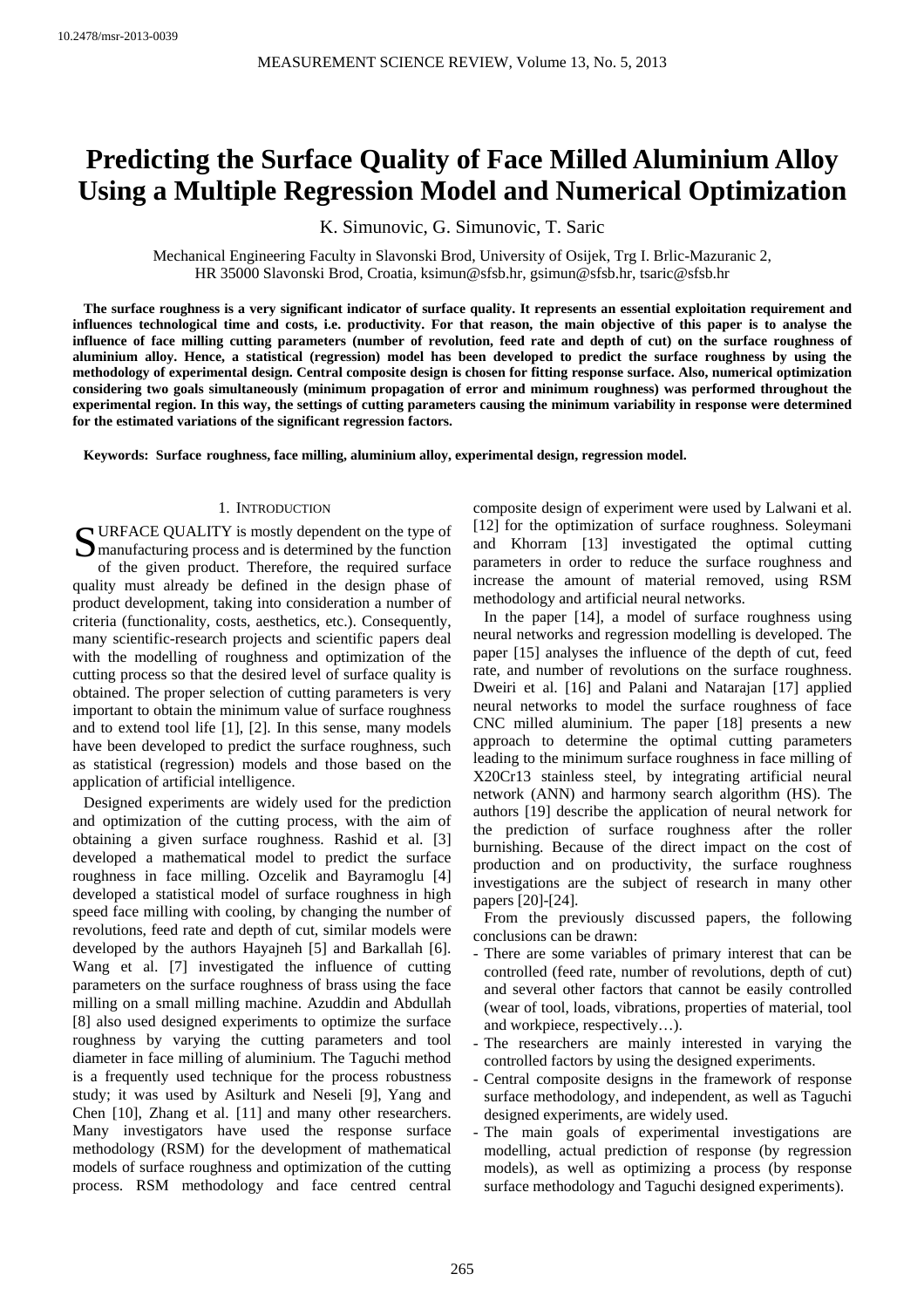- In recent time, the methods of artificial intelligence have been applied (for example neural networks and genetic algorithms) and integrated into or compared with the regression models.

The objective of this paper is to derive a regression model on the basis of measured surface roughness of face milled aluminium alloy, by varying the levels of cutting parameters (number of revolutions of spindle *n*, feed rate *f* and depth of cut *a*) using the designed experiment. An experimental investigation has been performed using a low power CNC milling machine. Since the low power milling machines are not often represented in the manufacturing companies, due to reduced productivity, experimental work using them is not common. Consequently, achieving the satisfactory roughness on low power machines is mostly dependent on rich experience of the machine operator.

Therefore, this study should primarily assist in the modelling of surface roughness of aluminium alloy, machined on low power milling machines. Since the small aluminium parts have been widely used in the automotive industry, the results of this paper (i.e. the regression model and added numerical optimization) can be used by the engineers in the automotive industry.

### 2. SUBJECT & METHODS

The surface roughness is a very important property and, consequently, there are so many methods and equipment to measure it (mechanical, optical, pneumatic, hydraulic and also contact and non-contact [25]). Accordingly, we have stylus profilers, optical profilers, and more sophisticated scanning tunnelling and atomic force microscopes to measure surface roughness. For this investigation a contact stylus profiler is used. Apart from the measuring device, this section is about the material of investigation, equipment for machining and experimental design.

The material of the specimens is the aluminium alloy Al6061 (AlMg1SiCu); the chemical composition is given in Table 1. The dimensions of aluminium alloy specimens are  $70\times30\times30$  mm (presented in Fig.1.).

Table 1. Chemical composition of aluminium alloy.

| Element   Al $ Cr Cu Fe Mg Mn Si Ti Zn $ |                                                                                                                      |  |  |  |  |
|------------------------------------------|----------------------------------------------------------------------------------------------------------------------|--|--|--|--|
| wt. %                                    | $\vert$ 97.4 $\vert$ 0.3 $\vert$ 0.2 $\vert$ 0.1 $\vert$ 1.0 $\vert$ 0.1 $\vert$ 0.6 $\vert$ 0.1 $\vert$ 0.2 $\vert$ |  |  |  |  |



Fig.1. The aluminium alloy specimens.

Machining was performed on a vertical CNC milling machine (characteristics are given in Table 2.), using a high speed steel tool with six cutting edges (given in Fig.2.). The tool is preset and measured before use, on a measuring machine (Fig.3.) so that all the cutting edges are the same height.

Table 2. The characteristics of milling machine.

| Slideway longitudinal (X axis) | $190 \text{ mm}$ |
|--------------------------------|------------------|
| Slideway cross (Y axis)        | $125 \text{ mm}$ |
| Slideway vertical (Z axis)     | $190 \text{ mm}$ |
| Maximal power                  | 750 W            |
| Maximal spindle speed          | $3500$ rev/min   |
| Maximal feed rate              | $2000$ mm/min    |



Fig.2. Tool HSS Mayestag ∅40×32×16 N3074-Q45.



Fig.3. Tool presetter and measuring machine.

The output variable, i.e. surface roughness  $R_a$ , was measured using a device presented in Fig.4. (on the left) whose characteristics are given in Table 3. This is a contact diamond stylus profiler. For this kind of device, a diamond stylus is moved across the peaks and valleys of the surface to be measured. The main principle is the transformation of mechanical movement of the stylus into an electrical signal which is digitized and processed so the average value of surface roughness  $R_a$  can be obtained. This equipment is calibrated before use (see the roughness etalon next to the measurement device, Fig.4.). During the measurement, room temperature was  $20^{\circ}$ C.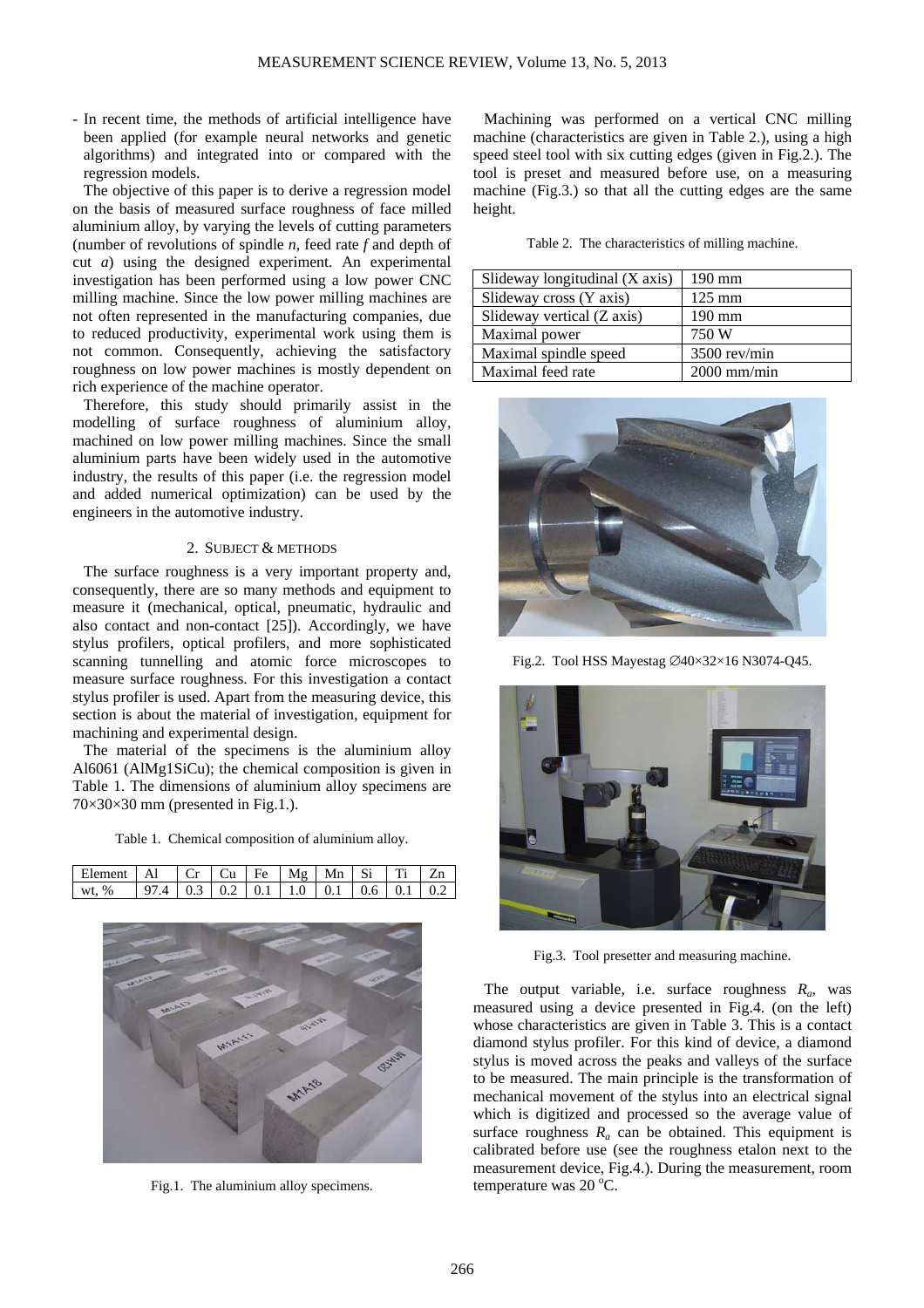|  |  |  |  | Table 3. The characteristics of the measuring device. |
|--|--|--|--|-------------------------------------------------------|
|--|--|--|--|-------------------------------------------------------|

| Gauge range                  | $200 \mu m$             |
|------------------------------|-------------------------|
| Gauge force                  | $200$ mg                |
| Diamond stylus radius        | $5 \mu m$               |
| Cut off value                | $0.8$ mm $\pm 15%$      |
| Traverse length              | $5 \text{ mm}$          |
| Traverse speed               | 2 mm/sec                |
| Parameters range/resolution: |                         |
|                              | $40 \mu m / 0.01 \mu m$ |



Fig.4. Measuring device and etalon.

The following paragraphs of this chapter are related to the methodology of experimental design. Prior to the main experiment, two pre-experiments were conducted to test the experimental and measurement technique, as well as to define the levels of three quantitative factors. It was concluded that three factors would be varied over the following ranges:

- depth of  $cut from 0.3$  to 0.8 mm
- feed rate from 50 to 100 mm/min
- number of revolutions (spindle speed) from  $500$  to 1000 rev/min.

The experimental region, estimated by the conducted preexperiments, is actually the real working region. During the pre-experiments, some of the levels of parameters outside the experimental region caused the effect of the surface pulling, that is, the surface roughness was very high.

The next step was to choose the experimental design. The central composite design (CCD) was chosen. These designs are often used for fitting the second-order model (with quadratic term) in the frame of response surface methodology, but they can be used independently, too. They consist of  $2^k$  factorial (*k* – number of factors) with  $n_f = 2^k$ number of factorial runs,  $2k$  axial runs and  $n_c$  centre runs. For this study, the number of factors *k* is 3, so the number of factorial runs  $n_f$  is 8, the number of replications in the centre is 6, and there are 6 axial runs. Therefore, the total number of runs is 20. The parameter  $\alpha$ , the position of the axial runs from the centre of the experiment is 1.68179 (according to the  $n_f^{1/4}$ ) [26], and this design is called rotatable CCD.

Some other designs were also considered, such as threelevel factorial  $3<sup>k</sup>$ , which is also appropriate for fitting the second-order regression model. However, the implementation of such a design, with at least three replicates, would require a total of  $3^{3*}3 = 81$  specimens, which would cause great expenses and can be time

consuming. In addition,  $3<sup>k</sup>$  factorial designs are not the most effective way to get quadratic effects; the designs in response surface methodology are a better choice [26]. Furthermore, to estimate the curvature, addition of centre points to a  $2^k$  factorial design can be a good choice, but sometimes there are not enough runs to estimate the model's regression coefficients. The final decision on the choice of experiment, taking into account all the above mentioned claims, was to conduct the factorial design  $2<sup>3</sup>$  with added centre points and to expand the existing design with six axial runs in case the quadratic term is needed (after the analysis of variance of so obtained model). But, due to the sufficient amount of experimental material and the savings when measuring the output variable or response (roughness) at the remote location, a decision was made to perform the central composite design. It was also decided to implement this design for the safety of a sufficient number of equations to estimate the regression coefficients of the model. This design has a larger number of runs, because of six axial runs.

Table 4. presents five levels of the three factors A, B and C (factor A: depth of cut *a*, factor B: feed rate *f* and factor C: number of revolutions *n*).

Table 4. The levels of the factors.

| Factor   | Levels - coded and (actual) |       |        |       |           |  |  |
|----------|-----------------------------|-------|--------|-------|-----------|--|--|
| $A(a)$ , | $-1.68179$                  | $-1$  |        |       | 1.68179   |  |  |
| mm       | (0.13)                      | (0.3) | (0.55) | (0.8) | (0.97)    |  |  |
| $B(f)$ , | $-1.68179$                  | $-1$  |        |       | 1.68179   |  |  |
| mm/min   | (32.96)                     | (50)  | (75)   | (100) | (117.04)  |  |  |
| $C(n)$ , | $-1.68179$                  | -1    |        |       | 1.68179   |  |  |
| rev/min  | (329.55)                    |       |        |       | (1170.45) |  |  |

The experiment is performed taking into account the basic principles of experimental design. One of the principles is randomization, i.e. runs and allocation of the experimental material are both randomly determined. In this way, the observations (or errors) are independently distributed random variables and some impact of undesirable factors is reduced to a minimum [26]. Another basic principle of the experimental design is performing the experiment in blocks which are used to reduce or eliminate the variability caused by the nuisance factors that can affect the response, but do not concern us directly, as the design factors. For the investigation in this paper, blocking was not used because the machining of the specimens was conducted on a single machine, it was the same operator, measuring the response was carried out by one person, the experiment was performed on the same day and material of specimens was taken from the same batch.

#### 3. RESULTS

Table 5. shows the results of the experiment (the last column presents mean or average response of three repeated measurements). The specimens are marked from 1 to 20 according to the standard run order, i.e. conventional schedule for CCD. It means the specimens numbered from 1 to 8 are the points of factorial design, the specimens numbered from 9 to 14 are the axial points and finally, the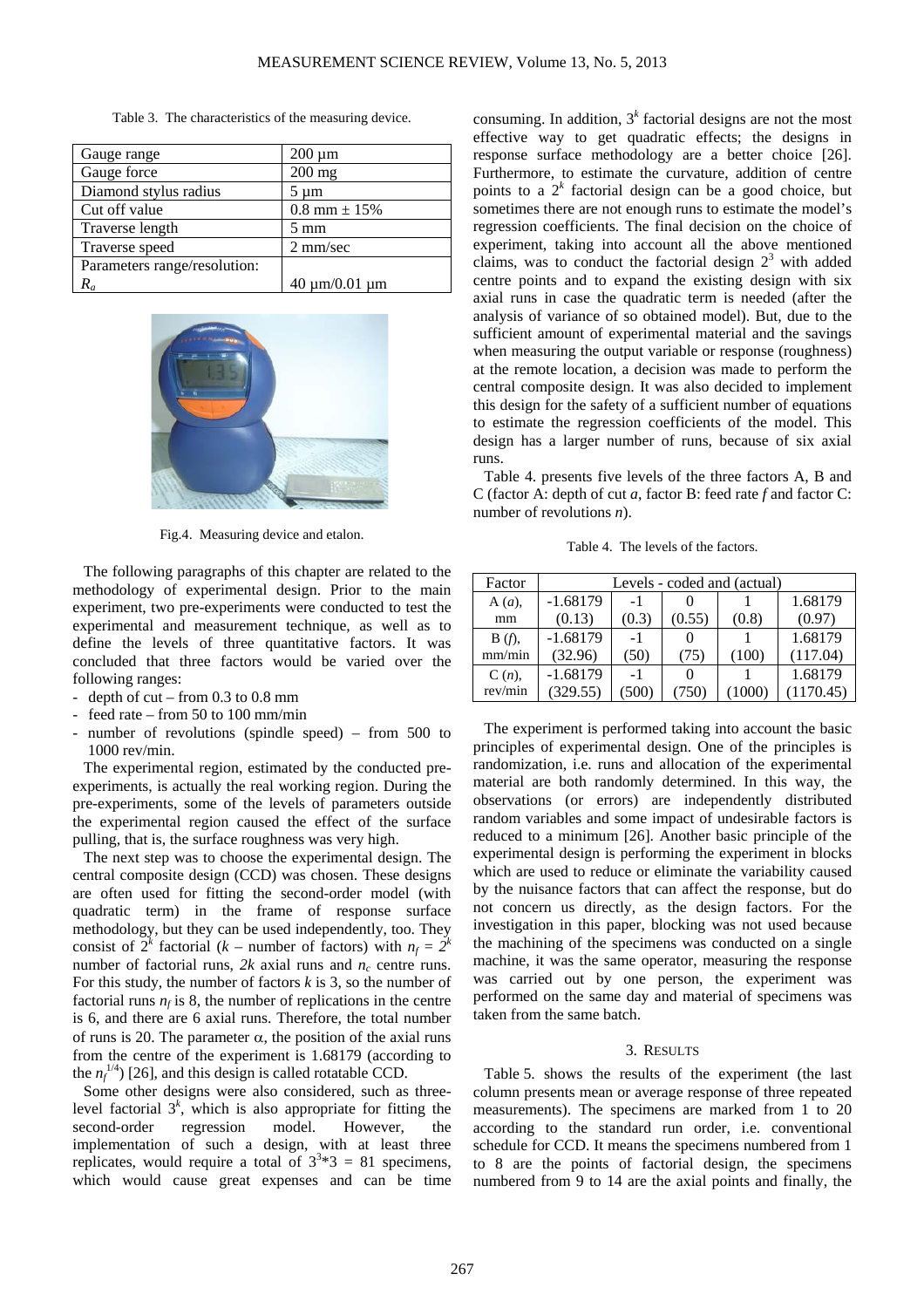specimens numbered from 15 to 20 are the points at the centre of design (6 replicates). It can be seen that the specimen number 8 (factorial point) was machined first and the specimen number 4 (also factorial point) was the last. So, the randomization principle is fulfilled because the specimens are selected at random.

Table 5. The results of the experiment.

| Standard<br>Order or<br>Mark of<br>specimen | Run            | Factor 1<br>A: Depth<br>of cut.<br>mm | Factor 2<br><b>B</b> : Feed<br>rate,<br>mm/min | Factor 3<br>C: Number<br>of<br>revolutions,<br>rev/min | Response-<br>Roughness<br>$R_a$<br>μm |
|---------------------------------------------|----------------|---------------------------------------|------------------------------------------------|--------------------------------------------------------|---------------------------------------|
| 8                                           | 1              | 0.80                                  | 100                                            | 1000                                                   | 5.82                                  |
| 20                                          | $\overline{2}$ | 0.55                                  | 75                                             | 750                                                    | 5.21                                  |
| 11                                          | 3              | 0.55                                  | 32.96                                          | 750                                                    | 0.52                                  |
| 9                                           | 4              | 0.13                                  | 75                                             | 750                                                    | 5.86                                  |
| 3                                           | 5              | 0.30                                  | 100                                            | 500                                                    | 7.11                                  |
| 13                                          | 6              | 0.55                                  | 75                                             | 329.55                                                 | 6.11                                  |
| $\overline{c}$                              | 7              | 0.80                                  | 50                                             | 500                                                    | 5.14                                  |
| 6                                           | 8              | 0.80                                  | 50                                             | 1000                                                   | 0.83                                  |
| 12                                          | 9              | 0.55                                  | 117.04                                         | 750                                                    | 6.97                                  |
| 10                                          | 10             | 0.97                                  | 75                                             | 750                                                    | 5.76                                  |
| 18                                          | 11             | 0.55                                  | 75                                             | 750                                                    | 5.85                                  |
| 5                                           | 12             | 0.30                                  | 50                                             | 1000                                                   | 1.15                                  |
| 15                                          | 13             | 0.55                                  | 75                                             | 750                                                    | 6.21                                  |
| 1                                           | 14             | 0.30                                  | 50                                             | 500                                                    | 6.25                                  |
| 14                                          | 15             | 0.55                                  | 75                                             | 1170.45                                                | 2.75                                  |
| 19                                          | 16             | 0.55                                  | 75                                             | 750                                                    | 6.18                                  |
| 7                                           | 17             | 0.30                                  | 100                                            | 1000                                                   | 6.19                                  |
| 17                                          | 18             | 0.55                                  | 75                                             | 750                                                    | 5.81                                  |
| 16                                          | 19             | 0.55                                  | 75                                             | 750                                                    | 5.76                                  |
| $\overline{4}$                              | 20             | 0.80                                  | 100                                            | 500                                                    | 6.70                                  |

#### 4. ANALYSIS OF RESULTS

Table 6. presents the Analysis of variance for the reduced model. The sum of squares due to the model (regression) equals 76.605 and represents the sum of squared deviations between the predicted values of the regression model and the overall mean of 5.1 μm. The number of degrees of freedom *df* of the regression is 5 (the number of regression terms minus 1). The mean square for the regression is 15.321 and *F* ratio amounts to 76.457 (15.321 divided by 0.2) which is higher than the critical *F* ratio (2.96). Thus, the null hypothesis can be rejected and the alternative one can be accepted. It means that at least one of the regression variables contributes significantly to the model. The model terms B, C, BC,  $B^2$  and  $C^2$  are significant; *p* values for the *F* statistics (198.185; 104.005; 36.220; 33.594 and 13.816) are much smaller than the probability of type I error 0.05, i.e. the significance level. In other words, *F* statistics (in brackets above) are greater than the critical one which amounts to 4.6. As previously mentioned, the terms A, AB, AC and  $A^2$  are not significant (*p* values for the *F* statistics  $(1.87; 0.24; 0.37$  and  $(0.20)$  were higher than the probability of type I error 0.05). It is not shown in Table 6.; it is concluded from the analysis of variance for the full model. The testing of Lack of fit is also conducted. The sum of squares of the lack of fit is the weighted sum of squared deviations between the mean response at each level of factor and the corresponding predicted value [26]. For our experiment, this value is not significant, because the *F* statistic  $(0.238/0.132=1.805)$  is smaller than the critical one of 4.77. This is good.

Table 6. Analysis of variance for the reduced model.

|                            | Sum of   |    | Mean    |         |                 |
|----------------------------|----------|----|---------|---------|-----------------|
|                            | Squares, |    | Square, | F       | <i>p</i> -value |
| Source                     | SS       | df | МS      | Value   | Prob > F        |
| Model                      | 76.605   | 5  | 15.321  | 76.457  | < 0.0001        |
| <b>B-Feed rate</b>         | 39.713   | 1  | 39.713  | 198.185 | < 0.0001        |
| C-Number<br>of revolutions | 20.841   | 1  | 20.841  | 104.005 | < 0.0001        |
| ВC                         | 7.258    | 1  | 7.258   | 36.220  | < 0.0001        |
| $R^2$                      | 6.732    | 1  | 6.732   | 33.594  | < 0.0001        |
| $C^2$                      | 2.768    | 1  | 2.768   | 13.816  | 0.0023          |
| Residual                   | 2.805    | 14 | 0.200   |         |                 |
| Lack of Fit                | 2.145    | 9  | 0.238   | 1.805   | 0.2671          |
| Pure Error                 | 0.660    | 5  | 0.132   |         |                 |
| Cor Total                  | 79.410   | 19 |         |         |                 |

Finally, the addition of centre points to our design allowed us to estimate the pure error because of the replications. The number of degrees of freedom of the pure error is 5 (the number of replicates minus 1), and the sum of squares of the pure error amounts to 0.66. This is the sum of squared deviations between the replicated data at the centre point and the mean value. The sum of squares of the pure error and the sum of squares of the lack of fit are both parts of the sum of squares for residuals. The coefficient of multiple determination  $R^2$  amounts to 0.965 and presents the portion of explained variability in total variability; it is calculated from (1); *SS* means Sum of Squares.

$$
R^2 = \frac{SS_{model}}{SS_{total}} = 1 - \frac{SS_{residual}}{SS_{total}}
$$
(1)

Adjusted coefficient of determination  $R^2_{adj}$  is equal to 0.952 and we can use it because it is not dependent on the number of variables added to the regression model  $(R^2_{adj}$  is calculated from (2); *m* is the number of runs and *r* is the number of regression model terms).

$$
R^{2}_{\text{adj}} = 1 - \frac{SS_{\text{residual}}/(m-r)}{SS_{\text{total}}/(m-1)} = 1 - \left(\frac{m-1}{m-r}\right) \left(1 - R^{2}\right) \tag{2}
$$

Since the ordinary and adjusted coefficients of determination do not differ significantly, we can conclude that probably non-significant terms are not included in the model. The prediction error sum of squares PRESS is 8.35, and consequently  $R^2$  for prediction in our experiment amounts to 0.89. These two values are the measures of predicting the response in a new experiment [26]. The coefficient of variation *C.V. %* is the portion of error (i.e. standard deviation) in the mean and is equal to 8.76%. The reduced model in terms of coded factors is presented by (3) (see the coded scale of factors in Table 4.).

$$
R_a = 5.87 + 1.71 \cdot B - 1.24 \cdot C + 0.95 \cdot B \cdot C - 0.68 \cdot B^2 - 0.44 \cdot C^2
$$
 (3)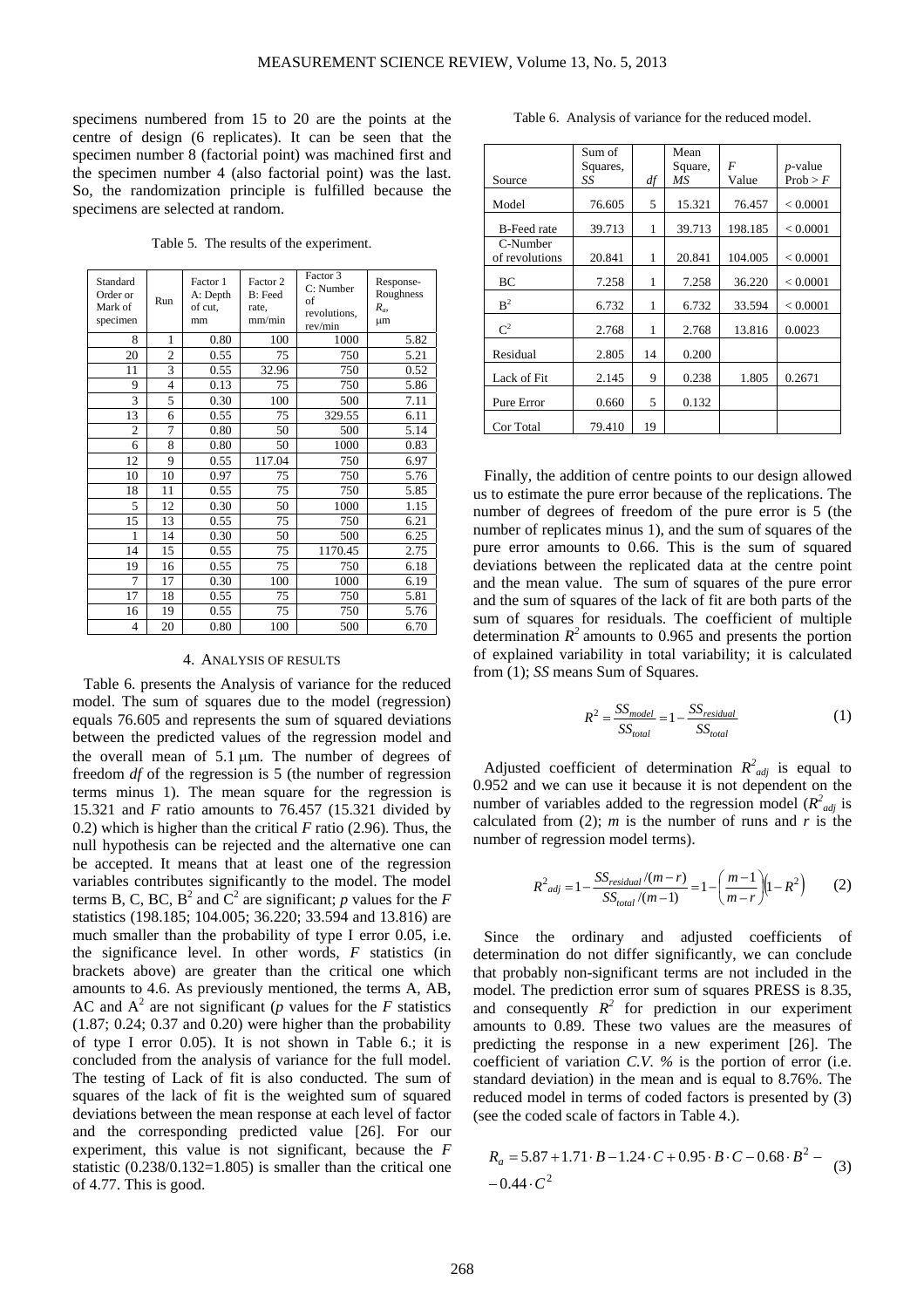The reduced model in terms of natural (actual) factors is presented by (4) (see the actual levels of factors in Table 4.).

$$
R_a = 2.987 + 0.117 \cdot f - 0.0059 \cdot n + 0.00015 \cdot f \cdot n -
$$
  
-0.0011 \cdot f<sup>2</sup> - 0.00000697 \cdot n<sup>2</sup> (4)

Fig.5. presents the response surface, where roughness is plotted versus the levels of feed rate and the number of revolutions, with a constant value of depth of cut (0.55 mm). It can be seen that with higher values of the number of revolutions and lower values of feed rate, the values of roughness are lower, i.e. better. Minimum roughness of 0.86 μm is achieved at the high level of number of revolutions and at the low level of feed rate.



Fig.5. Response surface plot for the regression model.

Model adequacy check is also performed. Normality assumption (the residuals can be described by a normal distribution, that is, the residuals are normally and independently distributed random variables with the mean zero) is checked using the normal probability plot.

From the visual examination of the normal probability plot (Fig.6.), we can see that the cumulative frequency or probability of internally studentized residuals falls approximately along a straight line. There is only one moderate violation which does not affect the analysis of variance. Internally studentized residual is a transformed residual, i.e. the residual divided by the estimated standard deviation of the residual. Internally studentized residuals are normally distributed with the mean zero and unit variance.

Other diagnostics to check independence assumption (plot of residuals in time sequence (run order); plot of residuals versus fitted values and the residuals plotted against input factors) is also done. It indicates that the residuals are structureless; that is, they are unrelated to previously mentioned variables. One of these plots for checking the independence assumption is shown in Fig.7. There is no pattern and there are no residuals greater than 3 standard deviations from zero, so there are no dependency and outliers.



Fig.6. Normal probability plot of residuals.



Fig.7. Residuals versus feed rate.

Fig.8. shows the relationship between the predicted values calculated by the model (by using  $(3)$  and  $(4)$ ) and those obtained by the experiment (actual). It can be seen that those values have a very good correlation.



Fig.8. Predicted response (roughness) related to the measured response.

From the perturbation plot of the generated model, shown in Fig.9., we can compare the effect of model factors (B and C) on the response, at the centre point of design space. The coded values of all factor levels at the centre point are 0 (see Table 4.). But it should be mentioned that the effect is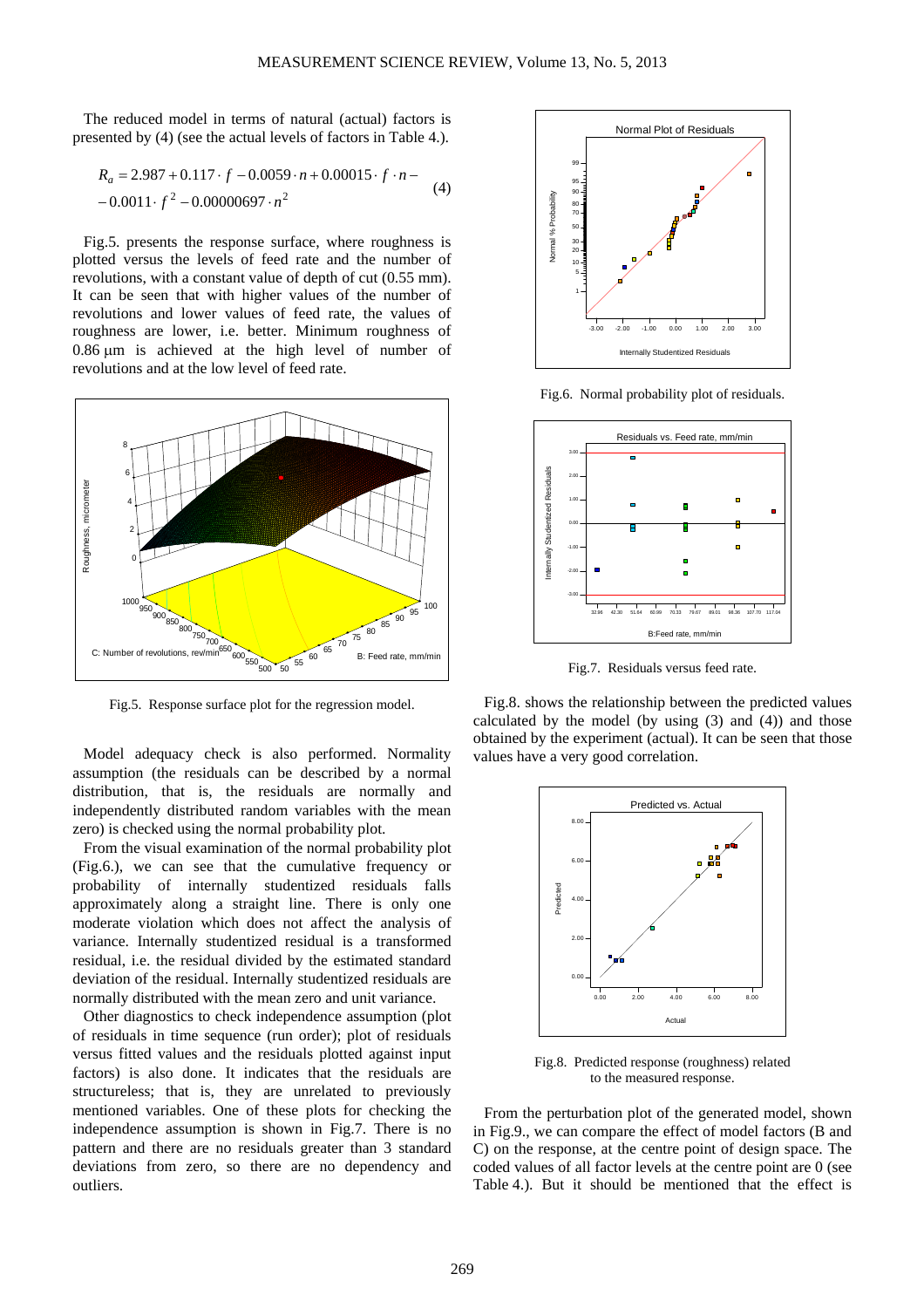calculated only for one factor at a time, while all the others are held constant. For example, when the levels of factor B are changing, the level of factor C is held constant, i.e. 750 rev/min (or coded value 0). On the contrary, by changing the levels of factor C, the level of factor B is held constant (75 mm/min; coded value 0). For example, the model values of roughness  $R_a$  for B=0 (coded value) and C=-1; -0.5; 0; 0.5 and 1 (coded values) are 6.67, 6.38, 5.87, 5.14 and 4.19 μm, respectively. Having examined the curvatures (of both factors) on the perturbation plot (Fig.9.), a conclusion that the roughness is dependent on the feed rate and number of revolutions can be made. The value of roughness at the centre point calculated by the models in (3) and (4) equals 5.87 μm, while the average experimental value of five runs at the centre point (runs no. 2, 11, 13, 18 and 19; Table 5.) amounts to 5.84 μm. There is no significant difference between the model and the experiment.



Fig.9. Perturbation plot of the regression model.

Finally, a confirmation run is carried out to test the regression model, that is, to predict new response observation at the point *x0*. A confirmation run is performed with the following levels of factors:

- factor A coded value of 1.68 or actual value of 0.97 mm
- $factor$  B coded value of 1 or actual value of 100 mm/min
- factor  $C coded$  value of  $-1$  or actual value of 500 rev/min.

The predicted value of the response at that point is 6.74 μm; it is calculated from the regression model using (3) or (4). According to (5) [26], a  $100(1-\alpha)$  % prediction interval for a new observation  $y_0$  can be calculated.

$$
\hat{y}(x_0) - t_{\alpha/2, m-r} \sqrt{\hat{\sigma}^2 (1 + x_0 (X'X)^{-1} x_0)} \le y_0 \le \hat{y}(x_0) + t_{\alpha/2, m-r} \sqrt{\hat{\sigma}^2 (1 + x_0 (X'X)^{-1} x_0)}\n \tag{5}
$$

where:

 $\hat{y}(x_0)$  - the value of response predicted by the regression model at new observation point *x0*

 $t_{\alpha/2,m-r}$  - the value of variable of *t* distribution with *m-r* degrees of freedom, for defined probability  $\alpha$  of the type I error

*m* - the number of runs

 *r* - the number of regression model terms

- $\hat{\sigma}^2$  unbiased estimator of variance
- *X* the matrix of the levels of the independent variables
- $X'$  the transpose of the matrix  $X$ .

The interval within which the new observation would be expected to lie is from 5.63 to 7.85 μm. The actual measured value of surface roughness in confirmation experiment was 6.85 μm. It lies within the calculated interval.

### 5. NUMERICAL OPTIMIZATION

This section deals with the numerical multiple optimization in the experimental region, i.e. process robustness study is performed. The main aim of this study is to find the values of significant factors, providing the variability in response as small as possible. Two goals are considered simultaneously:

- minimum propagation of error (POE)
- minimum roughness.

Propagation of error is actually the standard deviation of the variability in response transmitted from the factors [26]. Propagation of error is a function of significant factors. Using the methodology of propagation of error, a new variance model can be obtained for the given standard deviations of significant factors. Consequently, propagation of error plot is constructed as the square root of variance (Fig.10.) according to the following estimated and expected standard deviations of significant model factors:

- factor B, feed rate, 0.5 mm/min
- factor C, number of revolutions, 2.5 rev/min.

An assumption on deviations of the above mentioned factors is made on the basis of pre-experimental research and practical operator's experience and knowledge in the area of machining.

As seen in Fig.10. (constant value of depth of cut is 0.55 mm), variability in response is in the range from 0.448 to 0.454 μm.



Fig.10. Contour plot of propagation of error as a function of significant factors.

After the calculation of response deviations, a numerical optimization is made for the purpose of searching for the factor values that simultaneously achieve minimum roughness, while minimizing the propagation of error (i.e. variability in response). The best solution is:

- value of propagation of error is 0.45 μm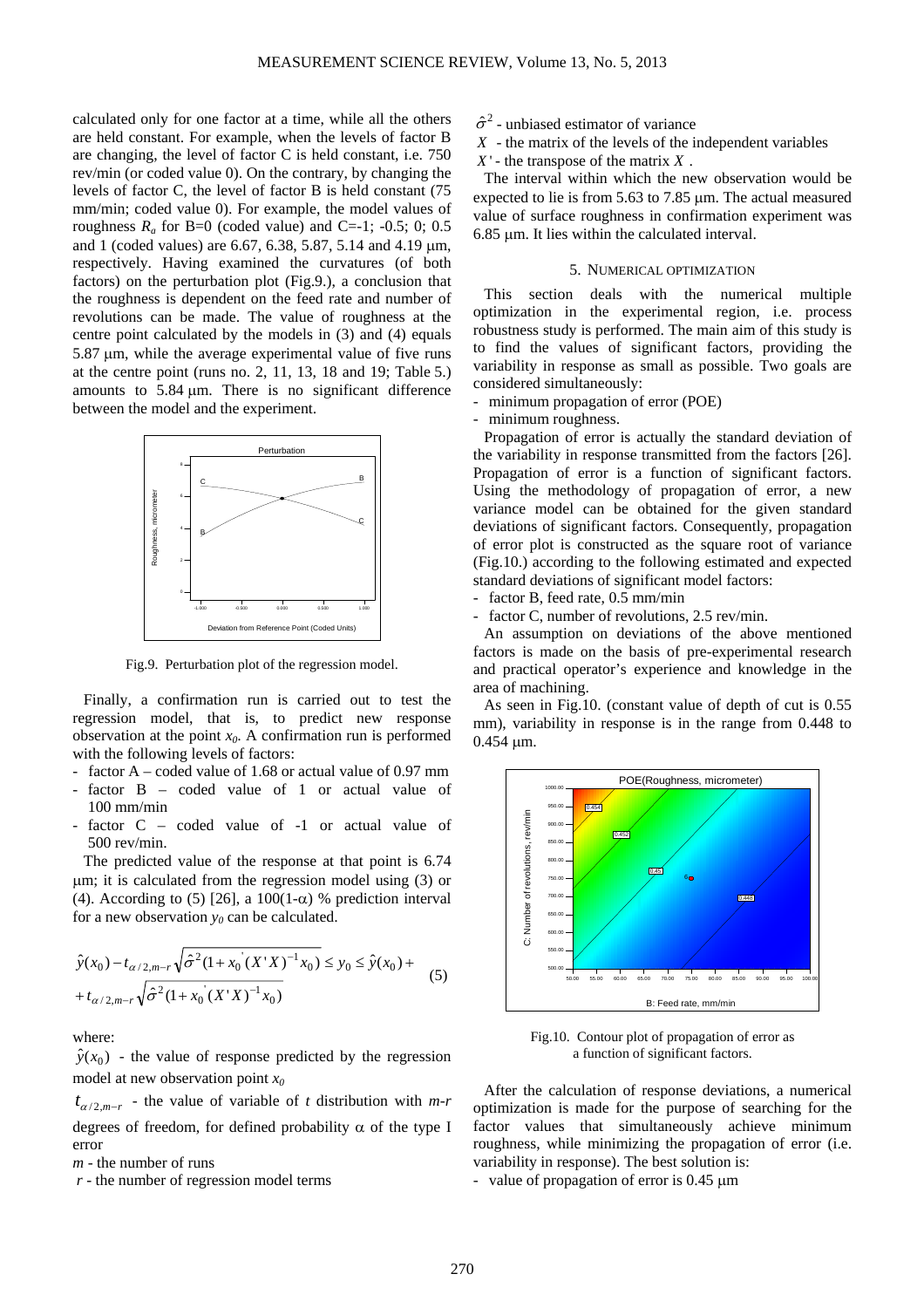- value of roughness is 4 μm
- feed rate is 73.11 mm/min
- number of revolutions is 1000 rev/min.

Fig.11. shows the contour plot of the regression model (constant value of depth of cut is 0.55 mm) with the predicted roughness of 4 μm with minimal transmitted variation of 0.45 μm (which is slightly high).



Fig.11. Contour plot of regression model (with marked response of minimum deviation).

### 6. CONCLUSIONS

On the basis of the results of designed CCD experiment conducted to investigate the process of face milling of aluminium alloy, a regression model is obtained. The significant terms in the regression model are as follows: factors B (feed rate *f*) and C (number of revolutions *n*), as well as the interaction between the feed rate *f* and number of revolutions *n*. Also, the quadratic terms  $B^2$  and  $C^2$  are significant. By increasing the values of factor B (feed rate), the roughness increases. On the other hand, by increasing the values of factor C (number of revolutions), the roughness decreases. The cutting parameter  $a -$  depth of cut is not significant in the model, as well as the interaction between the depth of cut *a* and feed rate *f*, and the depth of cut *a* and number of revolutions *n* (the terms AB and AC in the model). Also, the quadratic term  $A^2$  is not significant.

The coefficient of determination of so obtained model is high (0.965 or 0.952 adjusted) which is very good, as well as the insignificant lack of fit. Therefore, a conclusion can be drawn that the regression model provides a very good fit and can be used to predict roughness throughout the region of experimentation. By the application of the obtained regression model, requirements placed by technical documentation will be more easily and reliably fulfilled. Also, use of the model can affect the reduction in the surface roughness.

The authors also performed numerical optimization throughout the experimental region. Although the minimum calculated roughness amounts to 0.86 μm, when considering the variability in response at the same time, the roughness which is least sensitive to variability in parameters amounts to 4 μm.

Further investigation will include more workpiece materials and cutting tools to be compared, as well as use of the techniques of artificial intelligence.

#### **REFERENCES**

- [1] Antic, A., Petrovic, P., Zeljkovic, M., Kosec, B., Hodolic, J. (2012). The influence of tool wear on the chip-forming mechanism and tool vibrations. *Materiali in tehnologije / Materials and Technology*, 46 (3), 279-285.
- [2] Tamizharasan, T., Senthil Kumar, N. (2012). Optimization of cutting insert geometry using Deform-3D: Numerical simulation and experimental validation. *International Journal of Simulation Modeling*, 11 (2), 65-76.
- [3] Rashid, M.F.F., Gan, S.Y., Muhammad, N.Y. (2009). Mathematical modeling to predict surface roughness in CNC milling. *World Academy of Science - Engineering and Technology*, 53, 393-396.
- [4] Ozcelik, B., Bayramoglu, M. (2006). The statistical modeling of surface roughness in high-speed flat end milling. *International Journal of Machine Tools & Manufacture*, 46 (12-13), 1395-1402.
- [5] Hayajneh, M.T., Tahat, M.S., Bluhm, J. (2007). A study of the effects of machining parameters on the surface roughness in the end-milling process. *Jordan Journal of Mechanical and Industrial Engineering*, 1 (1), 1-5.
- [6] Barkallah, M., Louati, J., Haddar, M. (2012). Evaluation of manufacturing tolerance using a statistical method and experimentation. *International Journal of Simulation Modeling,* 11 (1), 5-16.
- [7] Wang, W., Kweon, S.H., Yang, S.H. (2005). A study on roughness of the micro-end-milled surface produced by a miniatured machine tool. *Journal of Materials Processing Technology*, 162 (SI), 702-708.
- [8] Azuddin, M., Abdullah, W. (2009). A Study on surface roughness and burr formation of Al6061 with different spindle speed and federate for small end milling cutter*. International Journal of Integrated Engineering*, 1 (1), 7-14.
- [9] Asilturk, I., Neseli, S. (2012). Multi response optimisation of CNC turning parameters via Taguchi method-based response surface analysis. *Measurement*, 45, 785-794.
- [10] Yang, J.L., Chen, J.C. (2001). A systematic approach for identifying optimum surface roughness performance in end-milling operations*. Journal of Industrial Technology*, 17 (2), 1-8.
- [11] Zhang, J.Z., Chen, J.C., Kirby, E.D. (2007). Surface roughness optimization in an end-milling operation using Taguchi design method. *Journal of Materials Processing Technology*, 184 (1-3), 233-239.
- [12] Lalwani, D.I., Mehta, N.K., Jain, P.K. (2008). Experimental investigations of cutting parameters influence on cutting forces and surface roughness in finish hard turning of MDN250 steel. *Journal of Materials Processing Technology*, 206, 167-179.
- [13] Soleymani Yazdi, M.R., Khorram, A. (2010). Modeling and optimization of milling process by using RSM and ANN methods. *IACSIT International Journal of Engineering and Technology*, 2 (5), 474- 480.